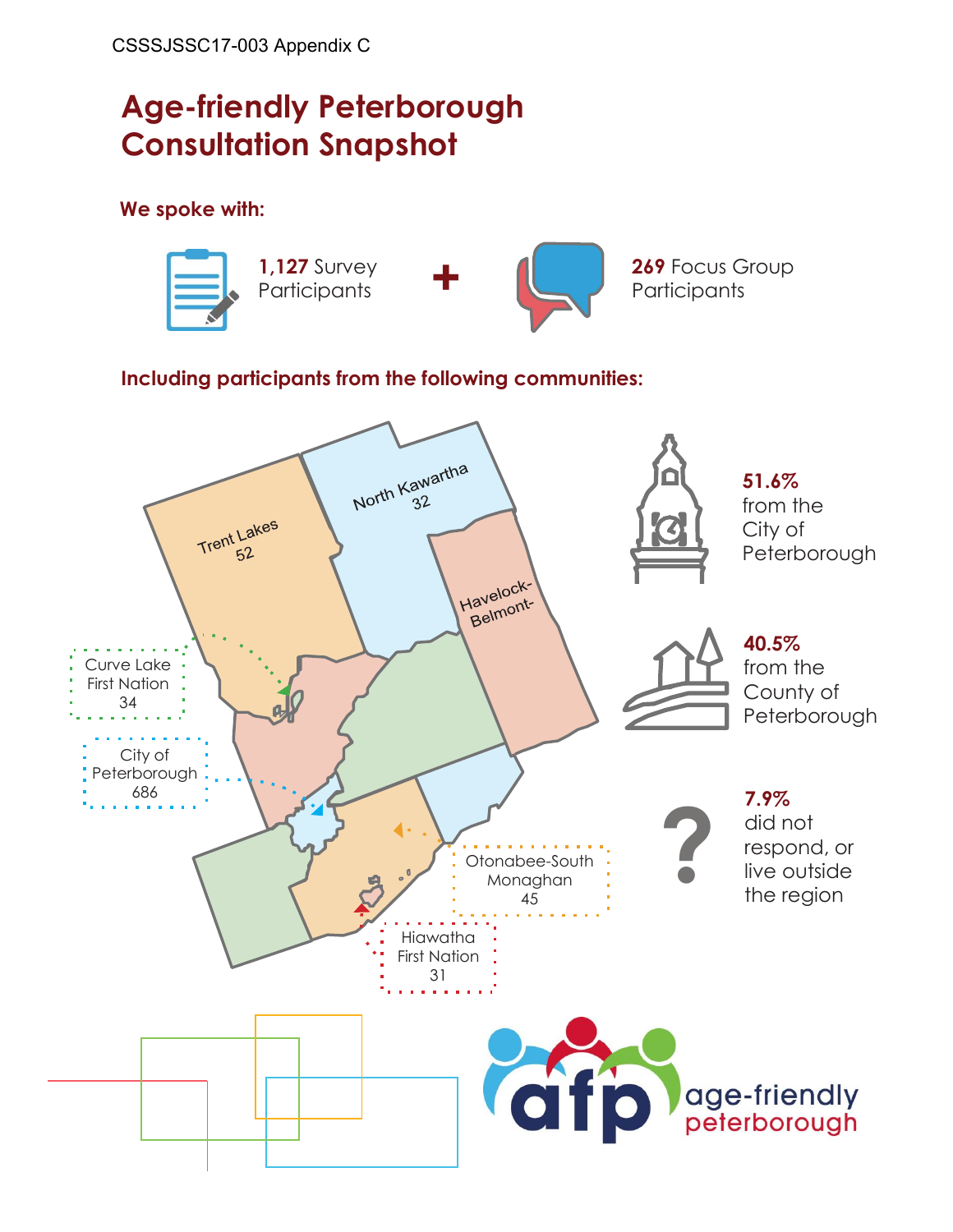



- 
- 
- 
- 
- 
- requiring accommodation
- Portrayal of older adults in the

- 
- 
- 
- 
- Accessibility of information
- Opportunities for continuing